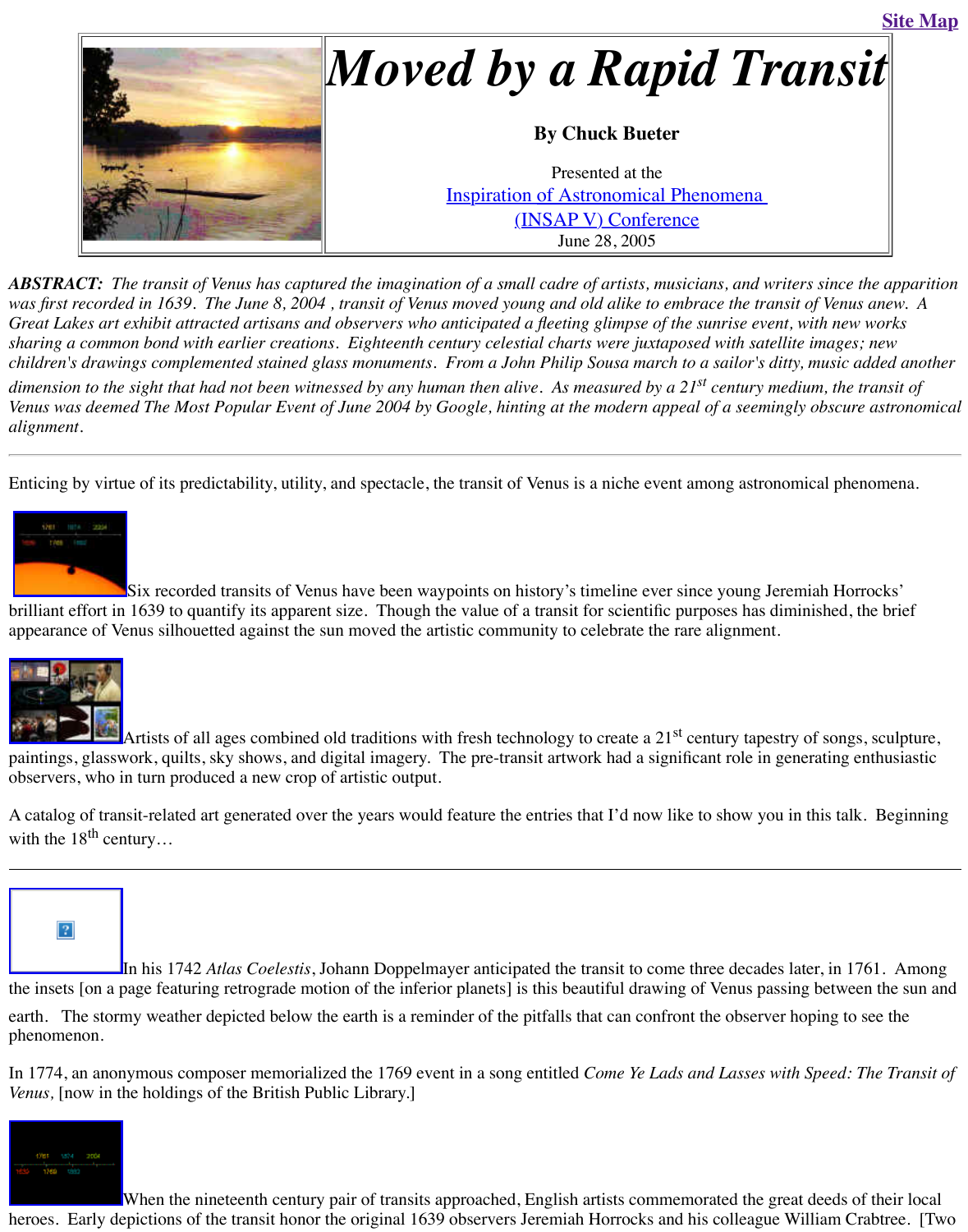Great Hall of Manchester's new Town Hall in about 1880. Crabtree, who was a successful twenty-nine-year-old merchant in 1639, is who was a successful twenty-nine-year-old merchant in 1639, is when  $\ell$ depicted as a wild-eyed, skeletal septuagenarian observing with a brass telescope of late eighte [by an appropriately](http://www.uclan.ac.uk/facs/science/physastr/misc/horrock.htm) pre-Raphaelite wife."



From the collection of the Astley Hall Museum and Art Gallery, is this st Jeremiah Horrocks observing a projected image of the 1639 transit. Painted by J.W. Lavender exhibition for the 2004 transit.



Among my favorite works is a series of stained glass windows in the hometown [Horrocks. The romanticized sto](http://old.transitofvenus.org/crabtree-med.jpg)ry suggests Horrocks may have been here, at St. Michael Church in Horn in Horn in Horn in Horn in Horn in Horn in Horn in Horn in Horn in Horn in Horn in Horn in Horn in Horn in Horn in Horn i 1639 transit, a Sunday. Religious duties of some sort prevented him from observing through a Horrocks calmly prioritized religion and science by noting that he was called away ... by busi for these ornamental pursuits [the transit], I could not with propriety neglect."



Such devotedness to faith endeared the young father of English astronomy to l [conspicuous place beh](http://www.transit-of-venus.org.uk/conference/history.html)ind the altar, a pair of roundels adorns the central panel of stained glass.



**Therefers to the report written by Horrocks, entitled** *Venus in Sole Visa***, (or "Transt** 



The roundel below depicts Horrocks projecting the sun onto a sheet (when in paper). Here again, in a scene to be repeated to the modern day, the artists don't always have t scientific accuracy. But the emotional impact of the art is undeniable, reinforced by the Latin  $\mathsf{I}$ [most agreeable s](http://old.transitofvenus.org/INSAP%20V/hoole01655.JPG)pectacle." After having witnessed the 2004 transit myself, I concur fully with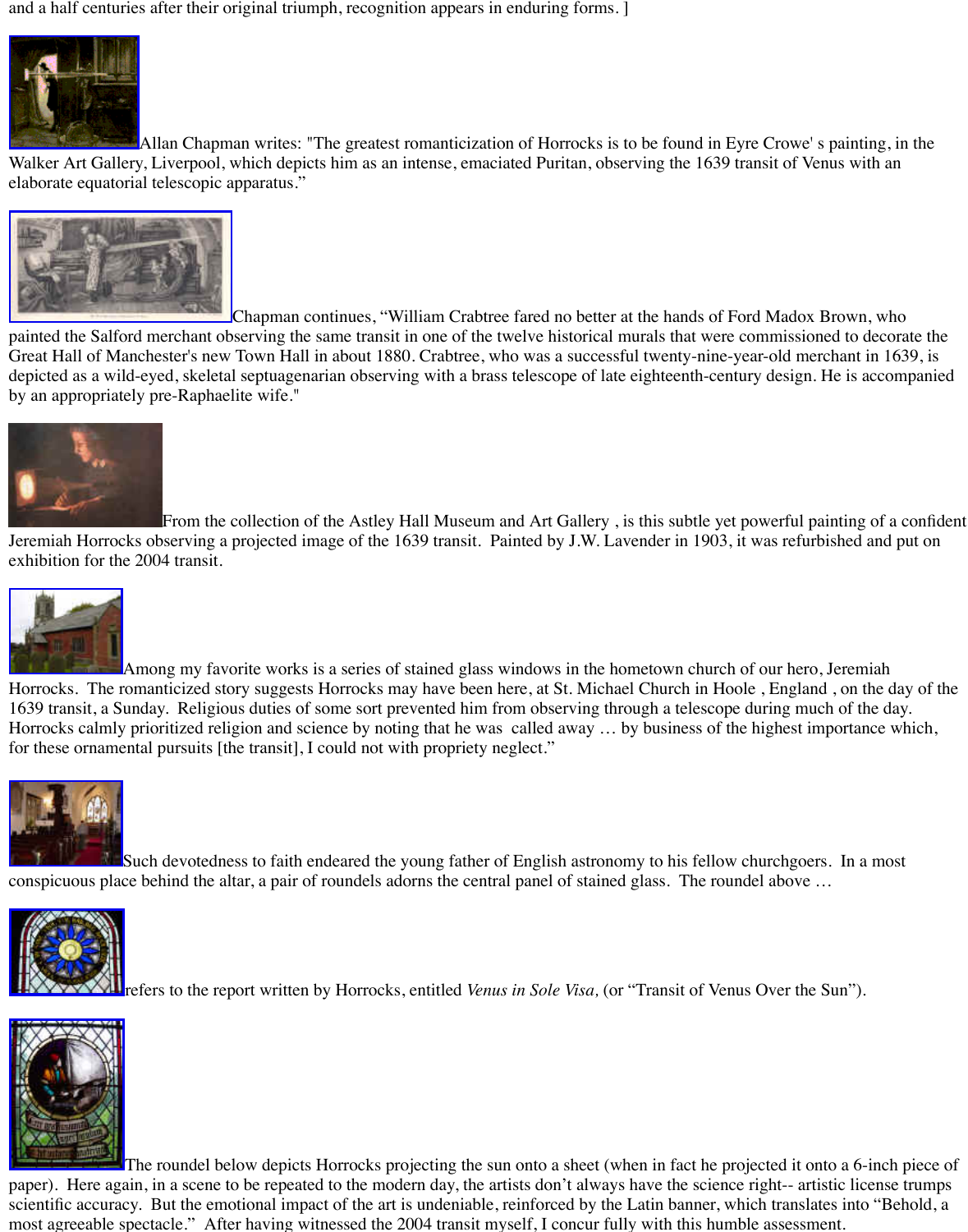## **19th Century**



When the  $19<sup>th</sup>$  century pair of transits rolled around, the scientific community [—would captu](http://www.bdl.fr/Granpub/Promenade/pages6/608.html)re the elusive moments when Venus just touched the edges of the sun. This lead application emerging within the artistic community—photographic art.



William Rau, who was with the transit of Venus expedition in Chatham Island than just the passing of Venus across the sun. The young photographer, shown here, recognize a triumphant moment in his generation's history, and he carefully framed an artistic record.

[Consider, for art](http://old.transitofvenus.org/INSAP%20V/insap_8.gif)istic merit, these pictures by Rau and photographers from other expedition site



The tasks of daily sustenance



Perhaps this was an indigenous resident.

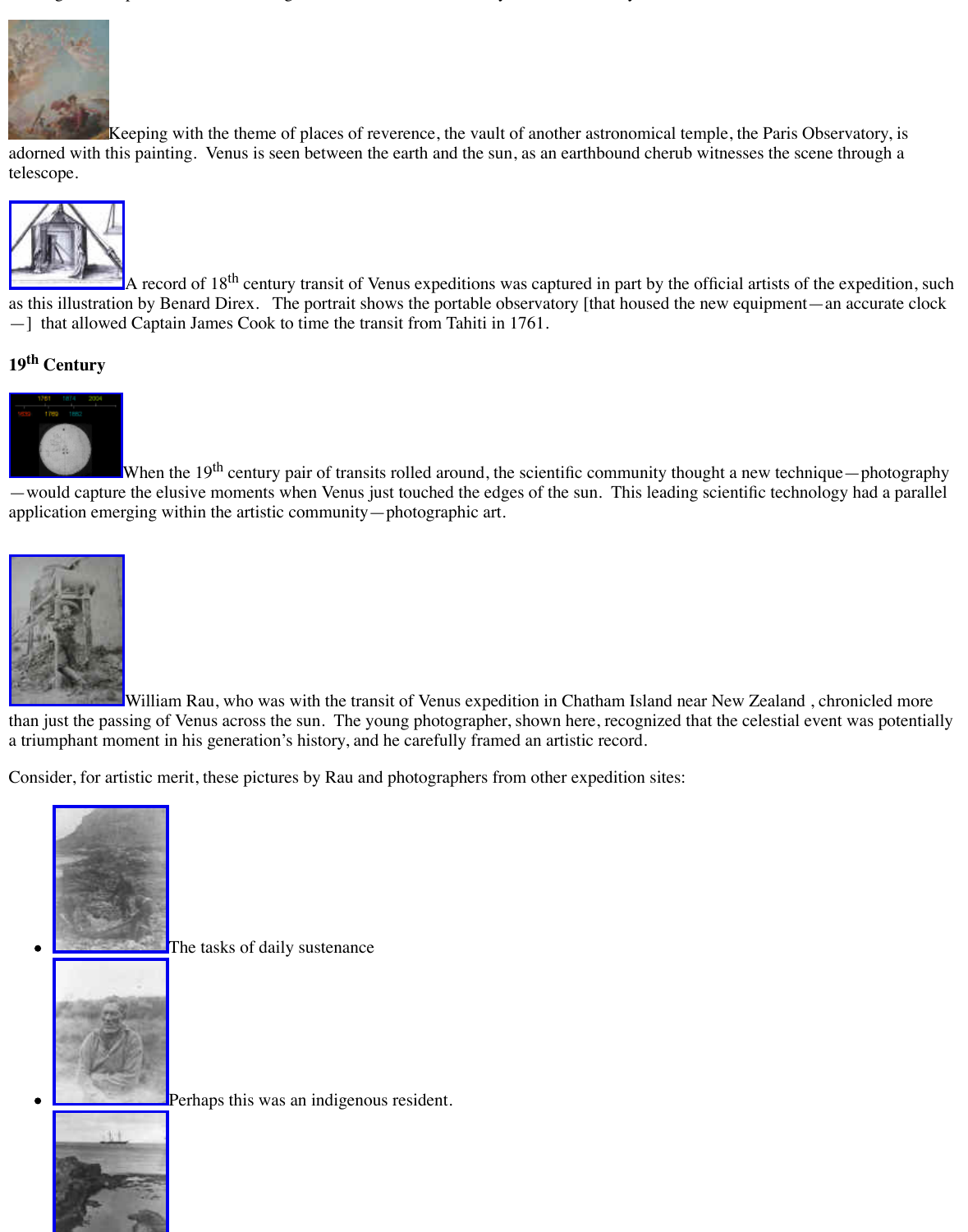

[L](http://old.transitofvenus.org/usno-boy-med.jpg)ocal flavor—here, on the right, an American whaler who had been pre



Admire the dignity of this expedition member—posing here with the bi a top hat, vest, suit coat, and pocket watch.



Juxtaposed with the barren isolation of an observing site.



And of what does this photograph speak? At first, it appears simply to be a group of  $\alpha$ [—until you obse](http://old.transitofvenus.org/usno-bird01421.jpg)rve the cannon barrel in the foreground next to a dead body. Suddenly the photograph speaks of arm foreigners and, likely, of a dead local man. Is the beginnings of the war photojournalist expedition?



Photography of a different sort—cinema—also had some of its roots in techno in mind. The astronomer Jules Janssen devised a "photographic revolver" in an attempt to cap in Japan . His device, based on the mechanics of a Colt revolver, exposed an image every 1.5 rotate[d once in 72 seco](http://old.transitofvenus.org/usno-patagonia01405.jpg)nds…



Behold the results (see movie at http://web.inter.nl.net/users/anima/chronophylanssen/index.html transit [of Venus sequen](http://old.transitofvenus.org/usno-macabre01412.jpg)ce, photographers were imaging horses on the run and birds in flight.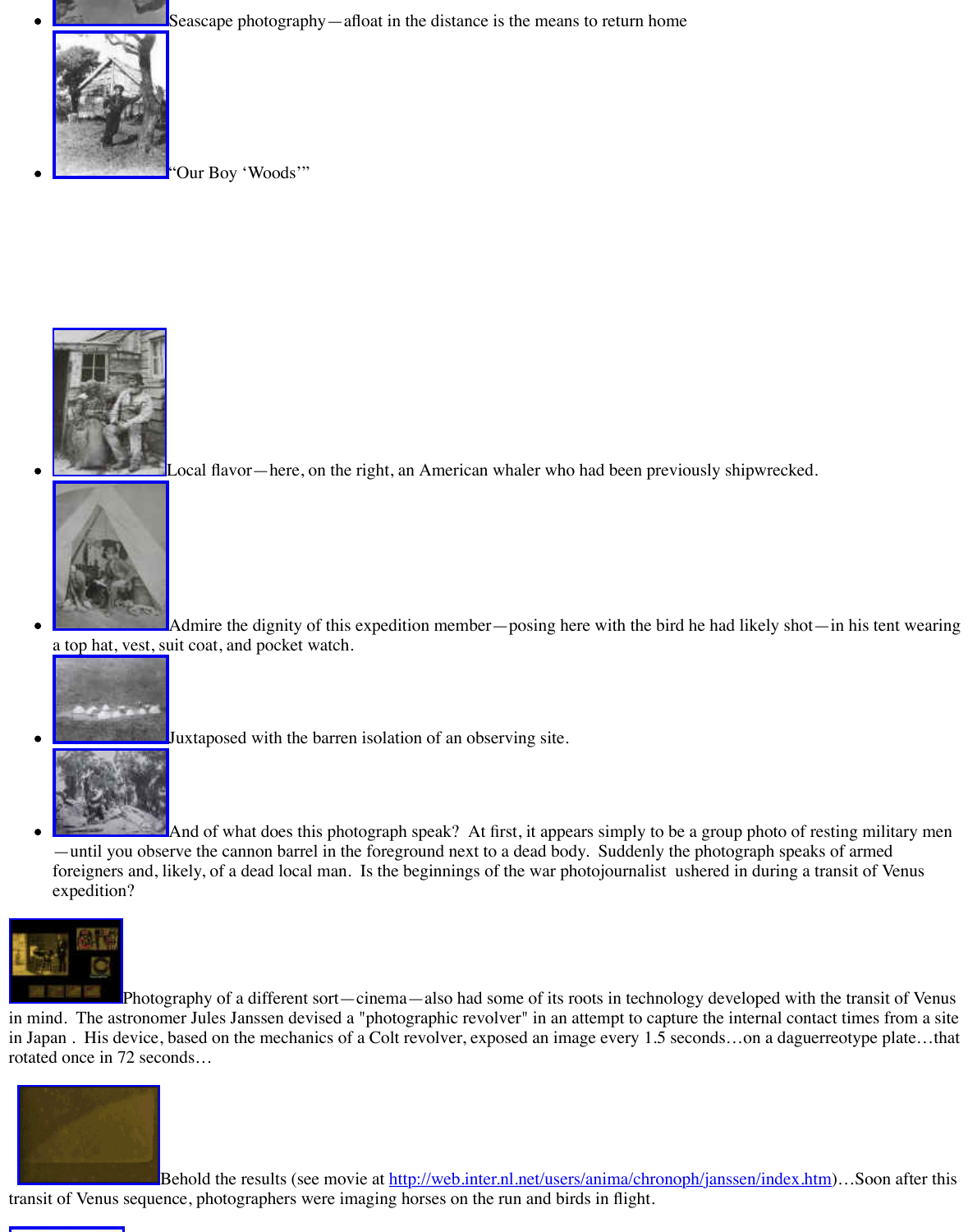

On the topic of humorous art, as part of a local art exhibit that we were planning. [beautiful](http://old.transitofvenus.org/postcard-cynicus.jpg) *4th* century reproduction of the original Aphrodite of Knidos.



However, after I saw this drawing, entitled *The Transit of Venus*, we decided r



Magazine illustrators contributed to the 19<sup>th</sup> century transit of Venus picture **Earth Connection** notes:

Harper's Weekly was a popular, illustrated journal that ...was world-famous for its ma illustrations, themselves works of art, executed in wood block engraving and later penand-ink…The Venus Transits of 1874 and 1882 both found their stories told in this journal…" (cover on April 28, 1883 )

[This cover art fro](http://old.transitofvenus.org/statue_print.jpg)m 1883 shows children viewing the transit through smoked glass.



Naturally, having such a storied past, the Transit of Venus is cause for musical [Congress notes:](http://sunearth.gsfc.nasa.gov/sunearthday/2004/vtbackart.htm)

Musical compositions, published around the same time and probably related to the same Ed. J. Case; "Venus Galop," by William G. Dietrich; "Venus Polka Quadrille," by Carl [arrangement by Thomas J. Armstrong.](http://sunearth.gsfc.nasa.gov/sunearthday/2004/vt_stu2004_venus_back.htm)

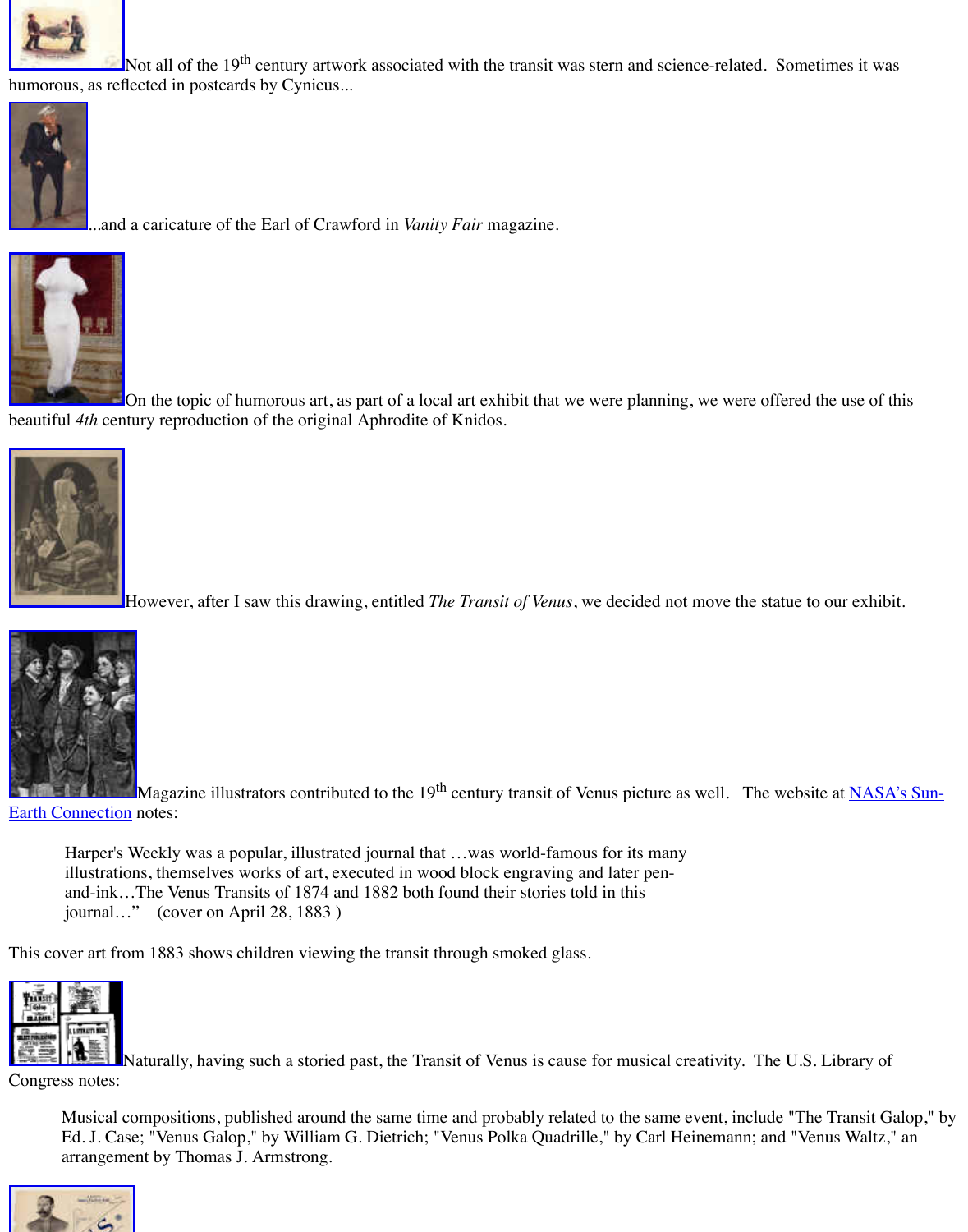[the women-haters](http://lcweb2.loc.gov/cocoon/ihas/loc.natlib.ihas.100010997/enlarge.html?page=1§ion=&size=1024&from=pageturner) are challenged when the captain reveals the existence of a stowaway—



his lovely young niece.



The poet Oliver Wendell Holmes is more interested in the human drama around the observer the observer than  $h$ scientific event. In an excerpt from *The Flaneur: Boston Common, During the Transit of Venu* telescope who charges a few dimes to look at the transit of Venus:

If Venus only comes to time, (And prophets say she must and shall,) To-day will hear the tinkling chime Of many a ringing silver dime,

For him whose optic glass supplies The crowd with astronomic eyes -- The Galileo of the Mall.

In the twentieth century, there were no transits of Venus, yet the arts saw occasional reference



[In](http://sunearth.gsfc.nasa.gov/sunearthday/2004/vt_edu2004_venus_back_poe.htm) anniversary coinage and stamps;

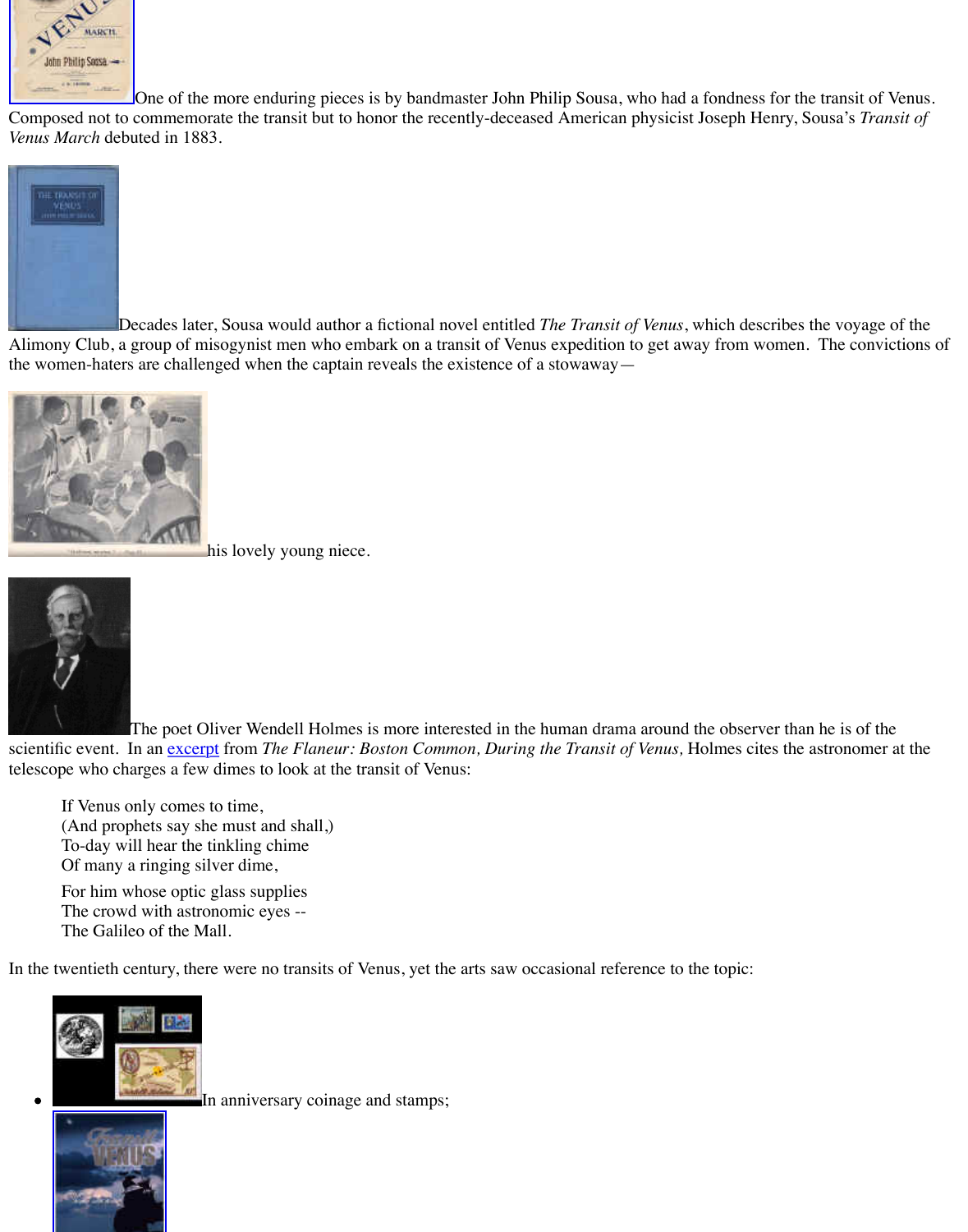

When the transit of Venus approached in 2004, few people knew of the phenon Howe[ver, once the tran](http://www.art-network.co.uk/banca/stern/transitofv.html)sit's storied past became known, astronomy educators steadily advocated programs and publications at  $P$ observing opportunities. In the arts, a combination of reprised themes and original works gene we ha[d the added bene](http://old.transitofvenus.org/INSAP%20V/insap_15.jpg)fit of seeing artwork from all ages.



Back in Hoole, England, the hometown of Jeremiah Horrocks, St. Michael's

window.



Local schoolchildren contributed artwork toward this new roundel's design.



 $\vert$ [We gave blank v](http://old.transitofvenus.org/INSAP%20V/hoole01655.JPG)ersions of the original pattern to youngsters and elders alike. After they had learned transit of Venus…

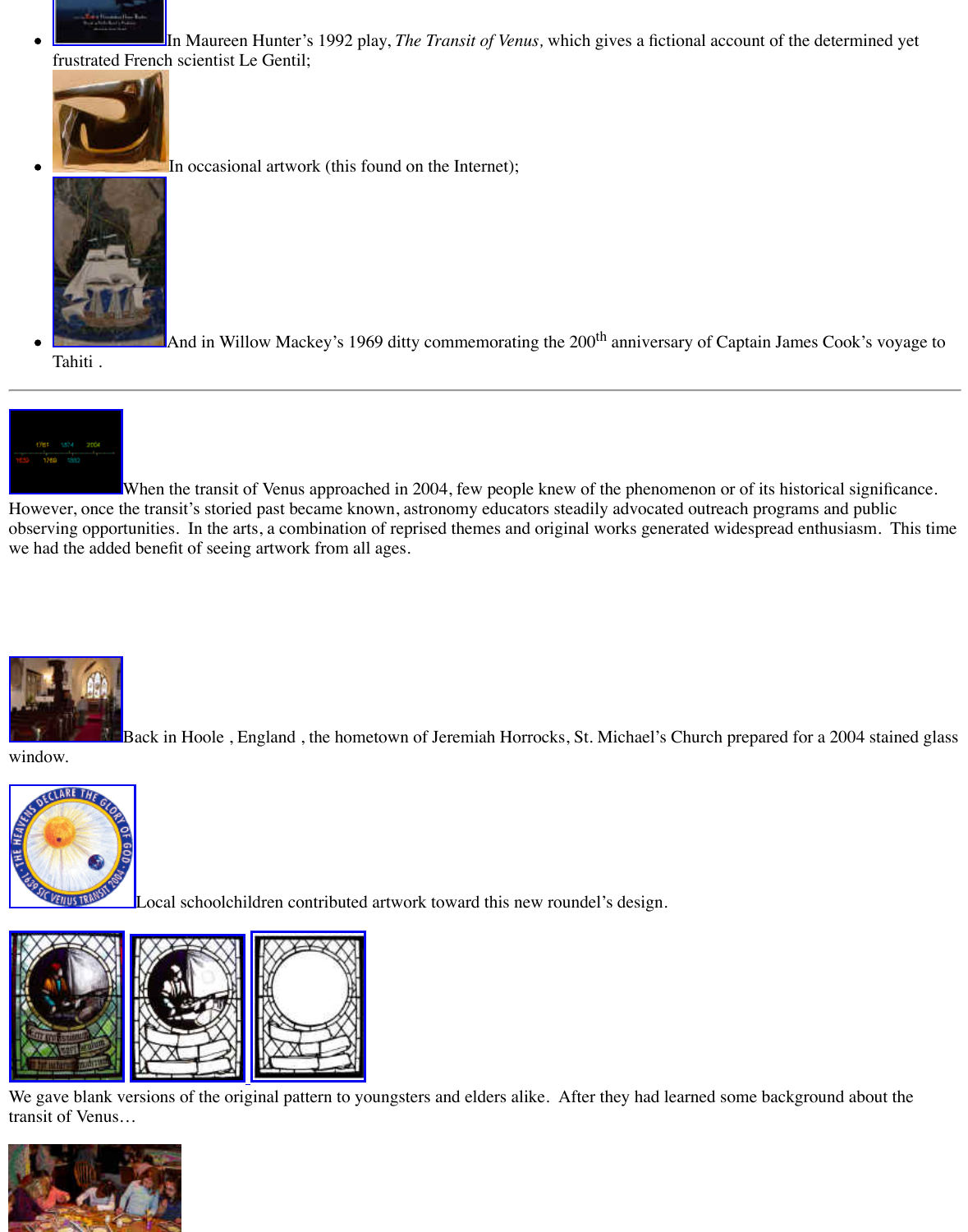

Another pseudo-stained glass window, drawn on clear plastic by Cindy Tachn

[exhibit space.](http://old.transitofvenus.org/pix/jessica.jpg)



Also near Hoole, artists of a different sort—stone carvers—were inspired recorder, Jeremiah Horrocks. After much late-night tapping…



…the Croston Carvers erected this sandstone monument on a site between the [where Horrocks](http://old.transitofvenus.org/window-tachman.jpg) allegedly made his historic observation.



John Philip Sousa's *Transit of Venus March* was revived for over 2 dozen perf [one in Peoria , Illinoi](http://old.transitofvenus.org/monument.htm)s )…





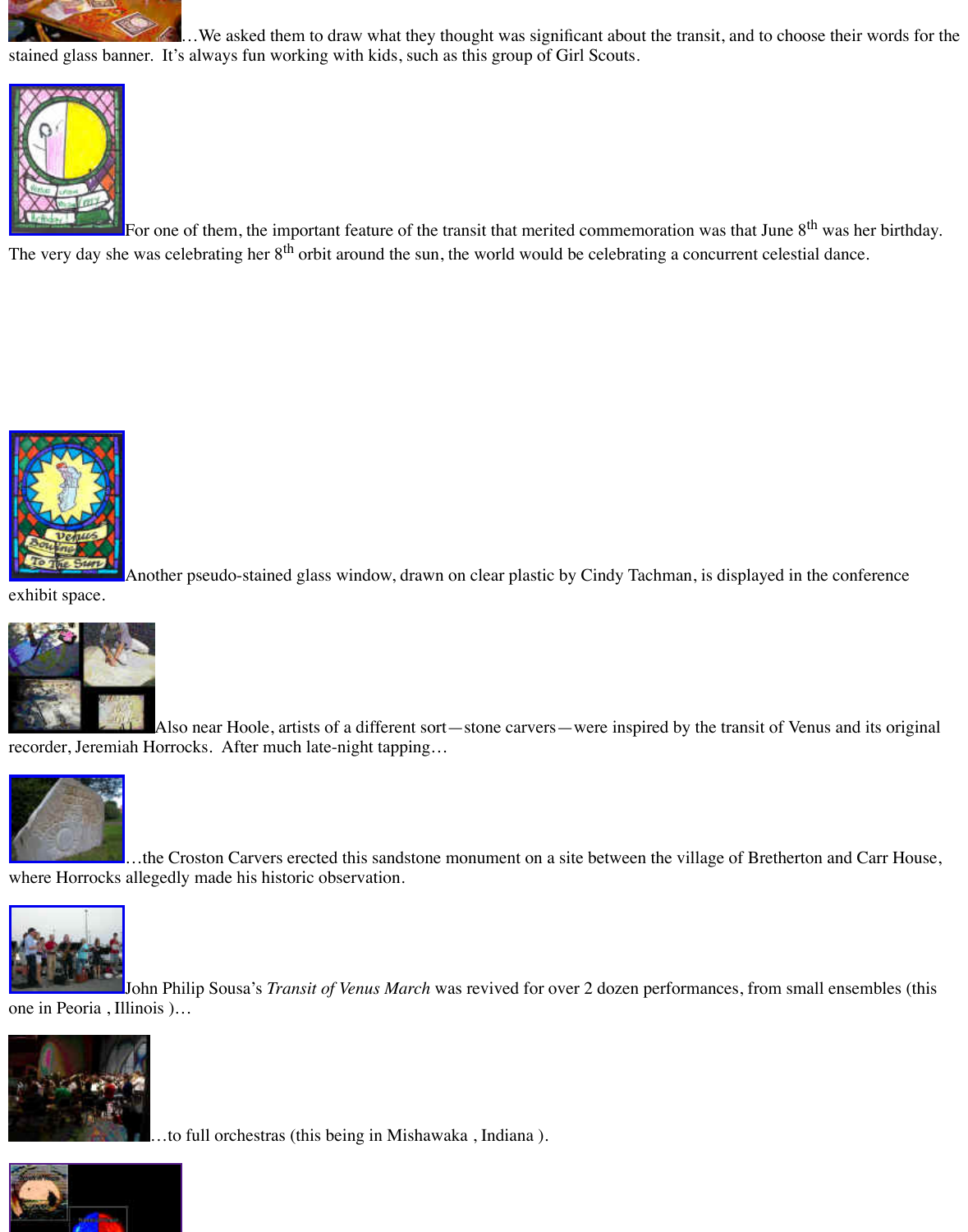

We borrowed the artwork from a 7-year old's 2003 school project, manipulate

graphics…



.and displayed this sequence, predicted by the child, in the planetarium prog

[transit,](http://www.kepler.arc.nasa.gov/downloading.html)



.this time-lapse sequence was taken of the transit from the Netherland



Here they are side by side.

[The European So](http://old.transitofvenus.org/INSAP%20V/sarah200.jpg)uthern Observatory was a pivotal institution in engaging the public for the 20 art contest that received over 400 entries. [Sequence of 12 slides.]



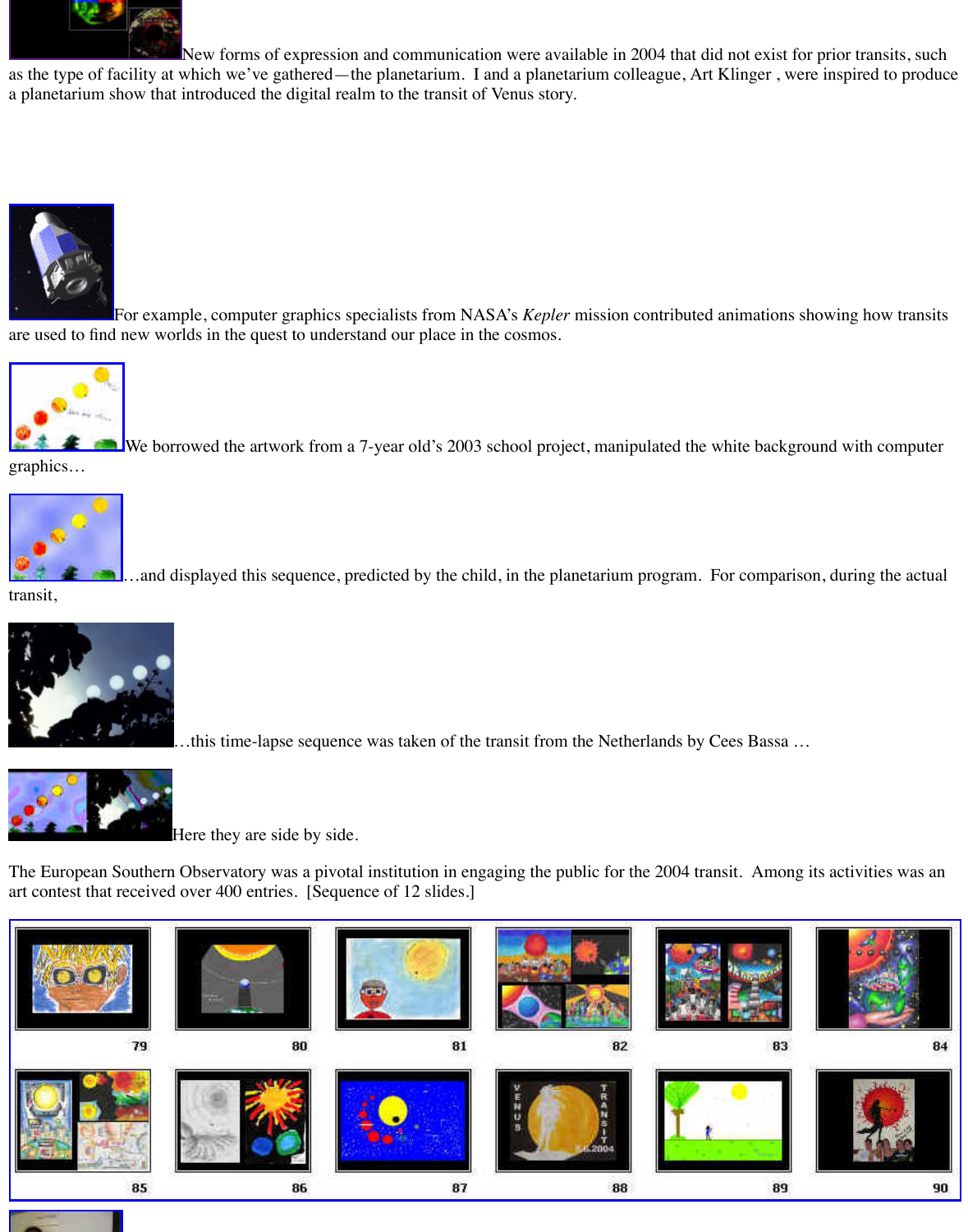

[I](http://old.transitofvenus.org/INSAP%20V/insap_24.jpg)n neighboring Mishawaka , Indiana , a local gal[lery hosted an exhib](http://old.transitofvenus.org/club.htm)it of trans are on display here at the Adler Planetarium.



The exhibit included the NASA collection entitled *The Sun as Art*, compiled presenting a paper at this conference on Friday.



As I share a few images, I will also play John Wesley Barker's 2004 flute must

[NOTE: Images do not accompany the artists named below for I have not yet sought permission

- · James Borden
- [Leah Kelly](http://soho.nascom.nasa.gov/pickoftheweek/old/SunAsArt/Artcover_web03.jpg) Schrock
- · Tamarah Lewis
- Norma Helen or Nancy Hendrix
- · Anne Binder
- Fritz Olsen
- [Dayle Bro](http://old.transitofvenus.org/gallery/rug02613.jpg)wn
- Cathy McCormick
- **Bradford Hansen-Smith**
- · Ruth Tuholski
- Mograpic Korth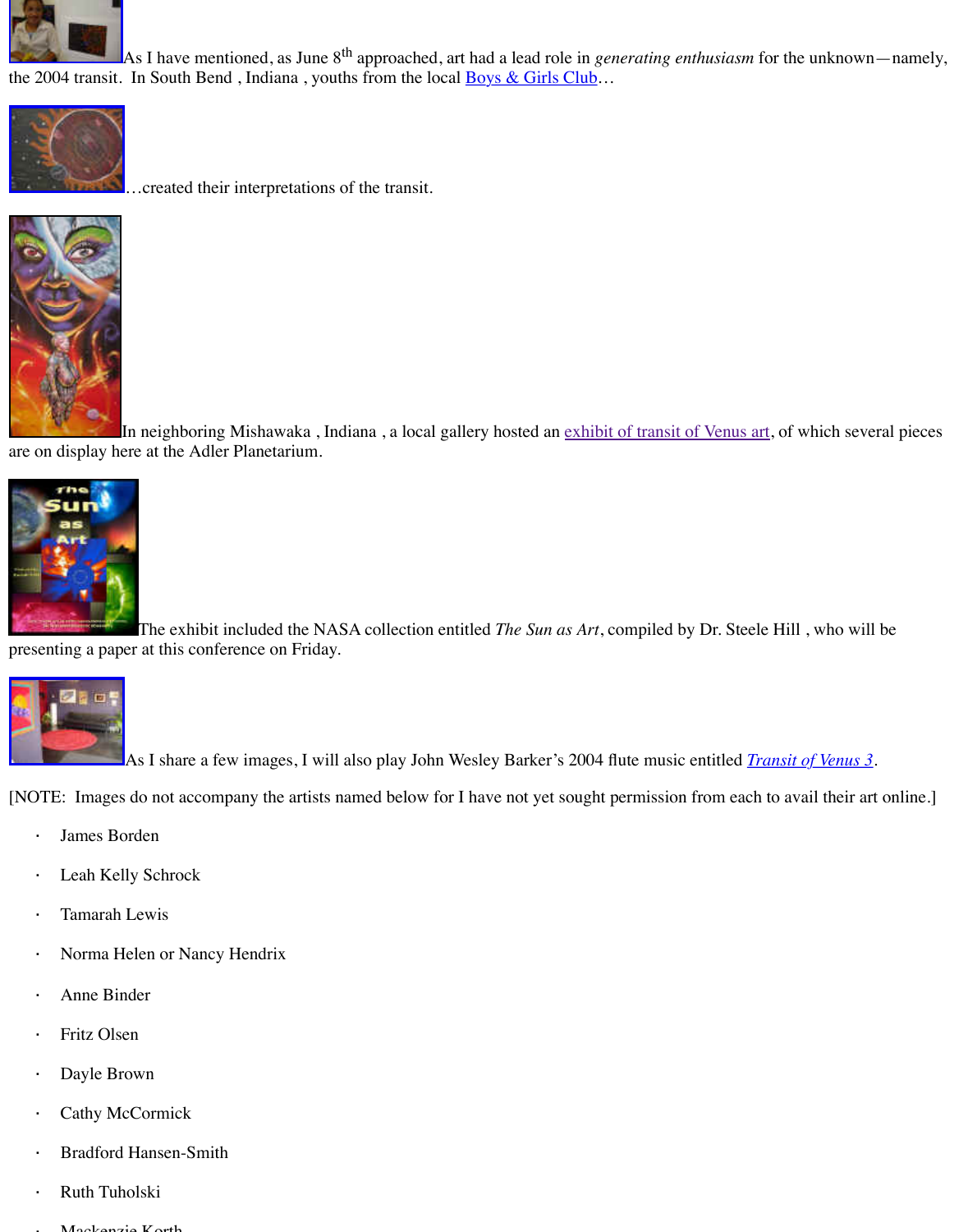

**Yes!** I had wondered whether many people would be moved by the 2004



A modern—though unscientific—means to evaluate the appeal of the transity [Zeitgeist](http://old.transitofvenus.org/beer-labels-med.jpg) feature, which interprets the search engine's query patterns, the transit of Venus was t June 2004.



That morning, seeing the public's reaction, I anticipated a surge of ne [traditional forms, mo](http://old.transitofvenus.org/june8.htm)dern media would facilitate a new genre for this event.



Just as William Rau had applied the scientist's new tool of his day—in his case, photography[would observers of](http://old.transitofvenus.org/google.gif) the 21<sup>st</sup> century. Scientists and laymen alike would record their experience [conseque](http://www.google.com/press/zeitgeist/zeitgeist-jun04.html)nce, intentional or not, being artistic imagery.

So, if you haven't seen some of the 2004 results, here is a sampling of images. In the background states by  $S_1$ *June: Transit of Venus*.

[\[SEQUENCE of about th](http://old.transitofvenus.org/june8.htm)ree dozen images. See images.htm]













100







99